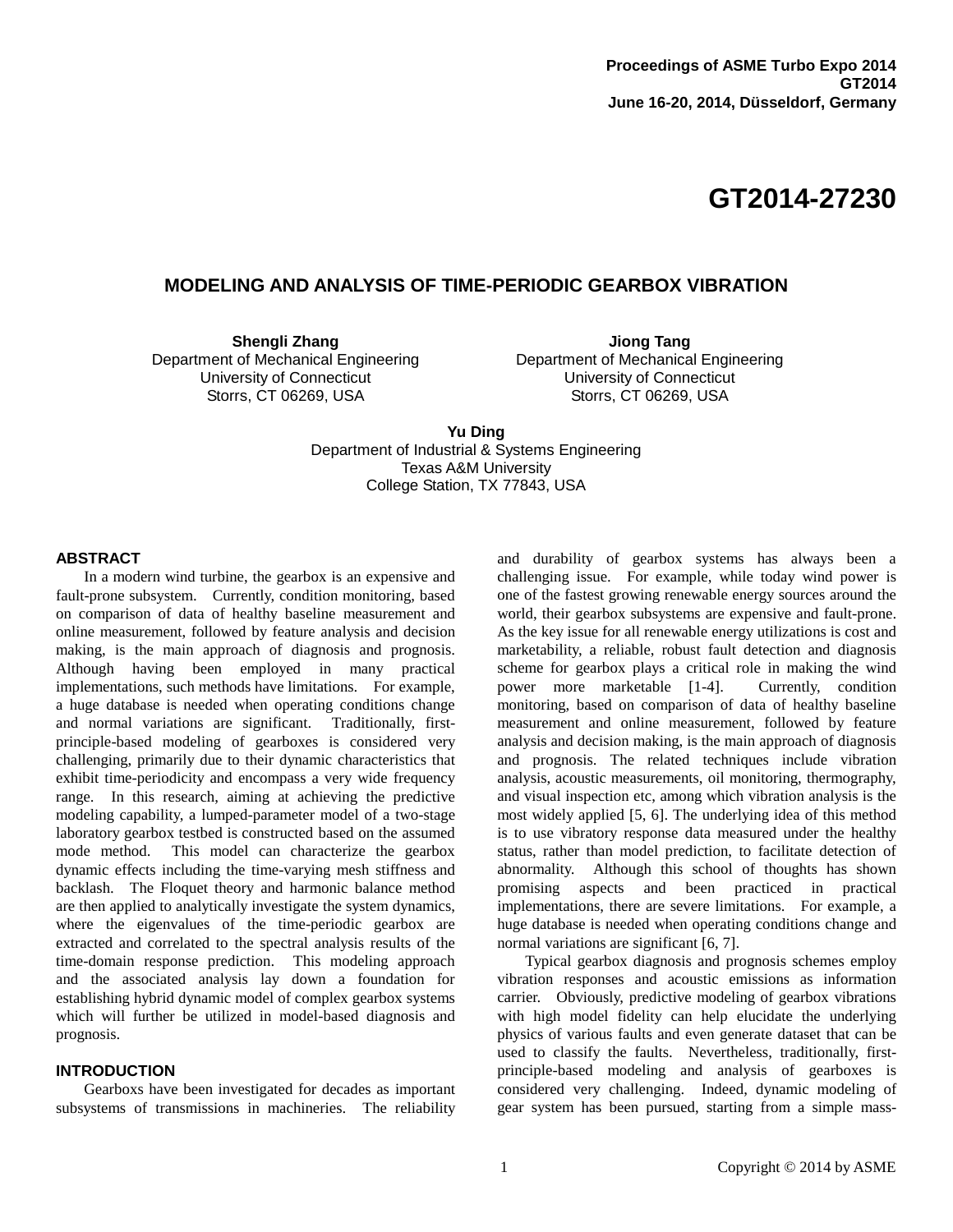spring model in 1950s [\[8\]](#page-7-3) and advancing to complex, lumpedparameter non-linear ones [\[9\]](#page-7-4) or those based on finite element methods [\[10\]](#page-7-5) nowadays. While finite element modeling can reveal the details of local mechanical behaviors such as gear meshing, the computational cost becomes almost prohibitive when time-domain, system-wide responses are pursued. On the other hand, although system-level, lumped parameter models have the potential to rapidly predict vibration responses over time, the model accuracy is usually questionable and the selection of model parameters is often *ad hoc*. For example, many of the lumped-parameter models treat shafts in a gear system as a series of lumped mass-spring elements [\[11,](#page-7-6) [12\]](#page-7-7) that can only mimic one of the shaft's mode shapes whereas other modes are neglected. This limitation severely affects the model fidelity especially for systems operating under varying speed conditions such as the gearbox in a wind turbine.

The fundamental challenges in gearbox modeling include the time-periodicity and that the dynamic responses encompass a very wide frequency range. In this research, we incorporate the assumed mode method (AMM) into the lumped-parameter model of a two-stage laboratory gearbox testbed. In an AMM treatment, the shafts are discretized by using the linear superposition of beam vibration modes within the frequency range of interest. Hence the high-frequency harmonics features and the relative displacement of the gear pairs along the line of action can be evaluated with good accuracy. Moreover, the dynamic effect caused by the bearing stiffness and damping can be involved in the mathematical model conveniently. Meanwhile, the dynamic models of gearbox systems are in general time-varying and nonlinear when mesh stiffness, backlash, and friction etc are introduced [\[9,](#page-7-4) [13-16\]](#page-7-8). To analyze the time-periodicity, some recent studies resort to the Floquet Theory. For example, DeSmith et al [\[17\]](#page-7-9) applied this theory to analyze the stability of the system. Vaishya and Singh [\[13\]](#page-7-8) and Singh [\[18\]](#page-7-10) directly analyzed the time-domain response of the system using the Floquet Theory for single degree-of-freedom (DOF) systems. In this research, we attempt to use the Floquet theory to investigate the dynamic characteristics of a time-periodic multi-DOF system.

The rest of this paper is organized as follows. We first formulate the system-level model of a two-stage laboratory gearbox based on the assumed mode method. The model includes torsional and translation DOFs of the shafts, timeperiodic mesh forces as well as the backlash effect. We then explore the usage of the combination of the Floquet theory and the harmonic balance method to evaluate the system dynamic behaviors. We start from using such combination to study a simplified 4-DOF gear pair for demonstration and validation, followed by comprehensive numerical investigations on the laboratory gearbox testbed. Specifically, we compare the spectral analysis results of the time-domain responses and the eigenvalues directly extracted from the time-periodic model. Such correlation can reveal the underlying dynamic characteristics of the resonances and frequency sidebands exhibited in the vibration responses, and can provide basis for

developing hybrid model (i.e., combining experimental measurements with numerical prediction) with enhanced fidelity for diagnosis and prognosis.

# **MATHEMATICAL MODEL OF THE GEARBOX**

Here we consider the setup shown in [Figure 1](#page-1-0) [\[11,](#page-7-6) [16\]](#page-7-11), a two-stage gearbox system. Since the excitations of the system are mainly along the torsional and lateral directions but not the longitudinal direction, the DOFs along the first two directions are considered. Here, AMM is utilized on each shaft along the Y and Z directions, respectively. As shown in [Figure 1,](#page-1-0) there are six rotational DOFs and a number of translational DOFs where the number of translational DOFs depend upon the number of assumed modes employed in AMM discretization. The bearings are modeled as linear stiffness and damping elements along the Y and Z directions on each shaft; the specific parametric values are estimated from vendor's manual and calibrated based on the experimental data.



**Figure 1 Dynamic model of the gearbox**

## <span id="page-1-0"></span>**Torsional DOF considerations**

The equations of motion for the torsional DOFs are given as:

$$
I_{D}\ddot{\theta}_{D} + C_{r1} (\dot{\theta}_{D} - \dot{\theta}_{1}) + K_{r1} (\theta_{D} - \theta_{1}) = T_{D}
$$
  
\n
$$
I_{1}\ddot{\theta}_{1} + C_{r1} (\dot{\theta}_{1} - \dot{\theta}_{D}) + K_{r1} (\theta_{1} - \theta_{D}) = -F_{m1}R_{1}
$$
  
\n
$$
I_{2}\ddot{\theta}_{2} + C_{r2} (\dot{\theta}_{2} - \dot{\theta}_{3}) + K_{r2} (\theta_{2} - \theta_{3}) = F_{m1}R_{2}
$$
  
\n
$$
I_{3}\ddot{\theta}_{3} + C_{r2} (\dot{\theta}_{3} - \dot{\theta}_{2}) + K_{r2} (\theta_{3} - \theta_{2}) = -F_{m2}R_{3}
$$
  
\n
$$
I_{4}\ddot{\theta}_{4} + C_{r3} (\dot{\theta}_{4} - \dot{\theta}_{L}) + K_{r3} (\theta_{4} - \theta_{L}) = F_{m2}R_{4}
$$
  
\n
$$
I_{L}\ddot{\theta}_{L} + C_{r3} (\dot{\theta}_{L} - \dot{\theta}_{4}) + K_{r3} (\theta_{L} - \theta_{4}) = -T_{L}
$$
  
\n(1)

where  $I_D$ ,  $I_1$ ,  $I_2$ ,  $I_3$ ,  $I_4$ ,  $I_L$  are the mass moment of inertia for the motor, gear 1, gear 2, gear 3, gear 4 and the load, respectively;  $C_{t_1}$ ,  $C_{t_2}$ ,  $C_{t_3}$ ,  $K_{t_1}$ ,  $K_{t_2}$ ,  $K_{t_3}$  are torsional damping and stiffness elements of the three shafts, respectively;  $F_{m}$ ,  $F_{m2}$  are the mesh forces acting on the two gear pairs, the detail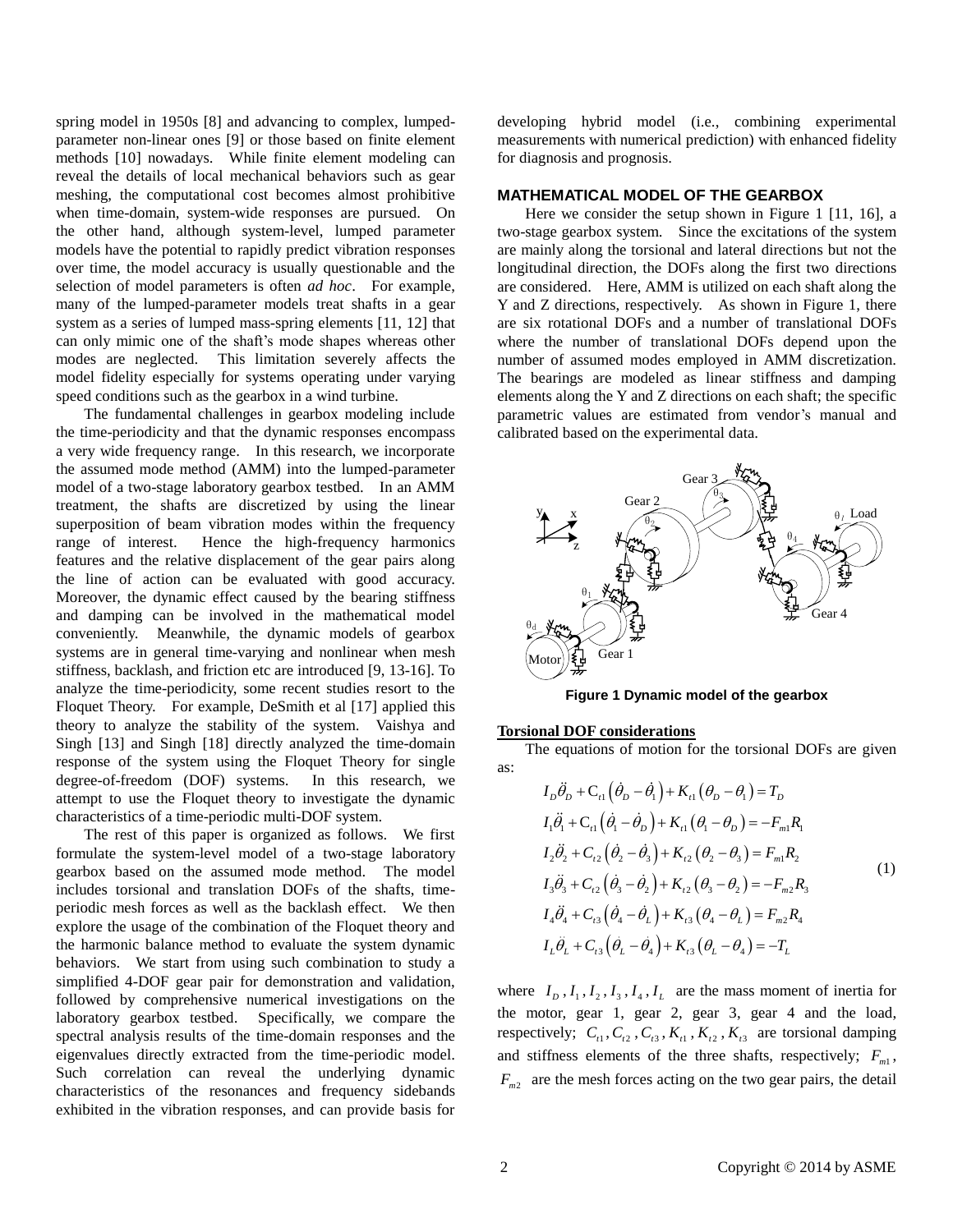of which will be explained later;  $R_1, R_2, R_3, R_4$  are the "basic" circle radii of the four gears.

# **Translational DOF consideration**

The AMM applies Lagrange's equations to establish the mathematical model. The physical displacements of the shafts are expressed as linear combinations of the beam assumed modes. For the input shaft transversal vibration, the shaft's deflection  $y_1(x,t)$ ,  $z_1(x,t)$ , along the Y and Z directions respectively, are described in Eq. (2), in which *n* eigenfunctions (modes) are involved,

$$
\begin{cases}\n y_1(x,t) = \phi_1(x) q_{1y}(t) \\
 z_1(x,t) = \psi_1(x) q_{1z}(t)\n\end{cases}
$$
\n(2)

where  $q_{1y} = [a_1 \cdots a_n]^T$  $q_{1y} = [a_1 \cdots a_n]^T$ ,  $q_{1z} = [b_1 \cdots b_n]^T$  $q_{1z} = [b_1 \cdots b_n]^T$  are the generalized displacements in X-Y and X-Z planes respectively;  $\phi_1 = \begin{bmatrix} \phi_{1,1} & \cdots & \phi_{1,n} \end{bmatrix}$  and  $\psi_1 = \begin{bmatrix} \psi_{1,1} & \cdots & \psi_{1,n} \end{bmatrix}$ are the corresponding assumed mode shape functions. For a symmetric shaft, it's natural to let  $\phi_1 = \psi_1$  whose elements are expressed in Eq.(3) that are derived from free-free boundary conditions of Euler-Bernoulli Beam,

$$
\phi_{i,n} = \sin \beta_n x + \sinh \beta_n x + \eta_n (\cos \beta_n x + \cosh \beta_n x) \tag{3}
$$

where 
$$
\eta_n = \frac{\sin \beta_n l - \sinh \beta_n l}{\cosh \beta_n l - \cos \beta_n l}
$$
,  $\cos \beta_n l \cdot \cosh \beta_n l = 1$ , and l is

the length of the shaft.

The equations of motion of the input shaft can then be represented in matrix form as:

$$
\begin{bmatrix}\n\mathbf{M}_{1y} + \mathbf{J}_{1y} & \mathbf{M}_{1z} + \mathbf{J}_{1z}\n\end{bmatrix}\n\begin{bmatrix}\n\ddot{\mathbf{q}}_{1y} \\
\ddot{\mathbf{q}}_{1z}\n\end{bmatrix} +\n\begin{bmatrix}\n\mathbf{C}_{1y} & \mathbf{C}_{1z}\n\end{bmatrix}\n\begin{bmatrix}\n\dot{\mathbf{q}}_{1y} \\
\dot{\mathbf{q}}_{1z}\n\end{bmatrix} +\n\begin{bmatrix}\n\mathbf{K}_{1y} & \mathbf{K}_{1z}\n\end{bmatrix}\n\begin{bmatrix}\n\mathbf{q}_{1y} \\
\mathbf{q}_{1z}\n\end{bmatrix} =\n\begin{bmatrix}\n\mathbf{F}_{1y} \\
\mathbf{F}_{1z}\n\end{bmatrix}
$$
\n(4)

where

$$
\mathbf{M}_{1y} = \mathbf{M}_{1z} = \int_{0}^{l} \rho A \phi_{1}^{T} \phi_{1} dx + \sum_{i=1}^{s} m_{i} \phi_{1}^{T} (x_{i}) \phi_{1} (x_{i})
$$
\n
$$
\mathbf{J}_{1y} = \mathbf{J}_{1z} = \int_{0}^{l} \rho I \phi_{1}^{T} \phi_{1}^{T} dx + \sum_{i=1}^{s} J_{di} \phi_{1}^{T} (x_{i}) \phi_{1}^{T} (x_{i})
$$
\n
$$
\mathbf{C}_{1y} = \mathbf{C}_{1z} = \sum_{i=1}^{t} c_{i} \phi_{1}^{T} (x_{i}) \phi_{1} (x_{i})
$$
\n
$$
\mathbf{K}_{1y} = \mathbf{K}_{1z} = \int_{0}^{l} EI \phi_{1}^{T} \phi_{1}^{T} dx + \sum_{i=1}^{t} k_{i} \phi_{1}^{T} (x_{i}) \phi_{1} (x_{i})
$$
\n
$$
\begin{cases}\n\mathbf{F}_{1y} = F_{m1} \sin \alpha \cdot \phi_{1}^{T} (x_{s11}) \\
\mathbf{F}_{1z} = -F_{m1} \cos \alpha \cdot \phi_{1}^{T} (x_{s11})\n\end{cases}
$$
\n(5)

where *A* is the cross-sectional area of the input shaft, *I* is the area moment of inertia,  $J_{di}$  is the mass moment of inertia with respect to the Y-Y axis of the lumped gear mass  $m_i$  located at  $x_i$ ,  $\alpha$ =15.5° is the angle between mesh force  $F_{m1}$  and Z axis

shown in [Figure 2,](#page-2-0)  $x_{g11}$  is the location of the gear 1 on the input shaft, and  $c_i$  and  $k_i$  are the damping and stiffness of the bearings located at  $x_i$  respectively [\[19\]](#page-7-12). Similarly, equations of motion can be derived for the intermediate and the output shafts, respectively.



**Figure 2 Mesh forces directions**

#### <span id="page-2-0"></span>**Dynamic mesh forces**

The relative displacements and velocities along the line of action for the two gear pairs are decided by the angular position of the gears and the translational deviations of the shafts. Their equations are given below.



**Figure 3 Nonlinear backlash**

<span id="page-2-1"></span>
$$
u_1 = R_1 \theta_1 - R_2 \theta_2 - \sin \alpha \phi_1(x_{g11}) q_{1y}(t)
$$
  
+  $\cos \alpha \cdot \phi_1(x_{g11}) q_{1z}(t)$   
+  $\sin \alpha \cdot \phi_2(x_{g21}) q_{2y}(t)$   
-  $\cos \alpha \cdot \phi_2(x_{g21}) q_{2z}(t)$  (6)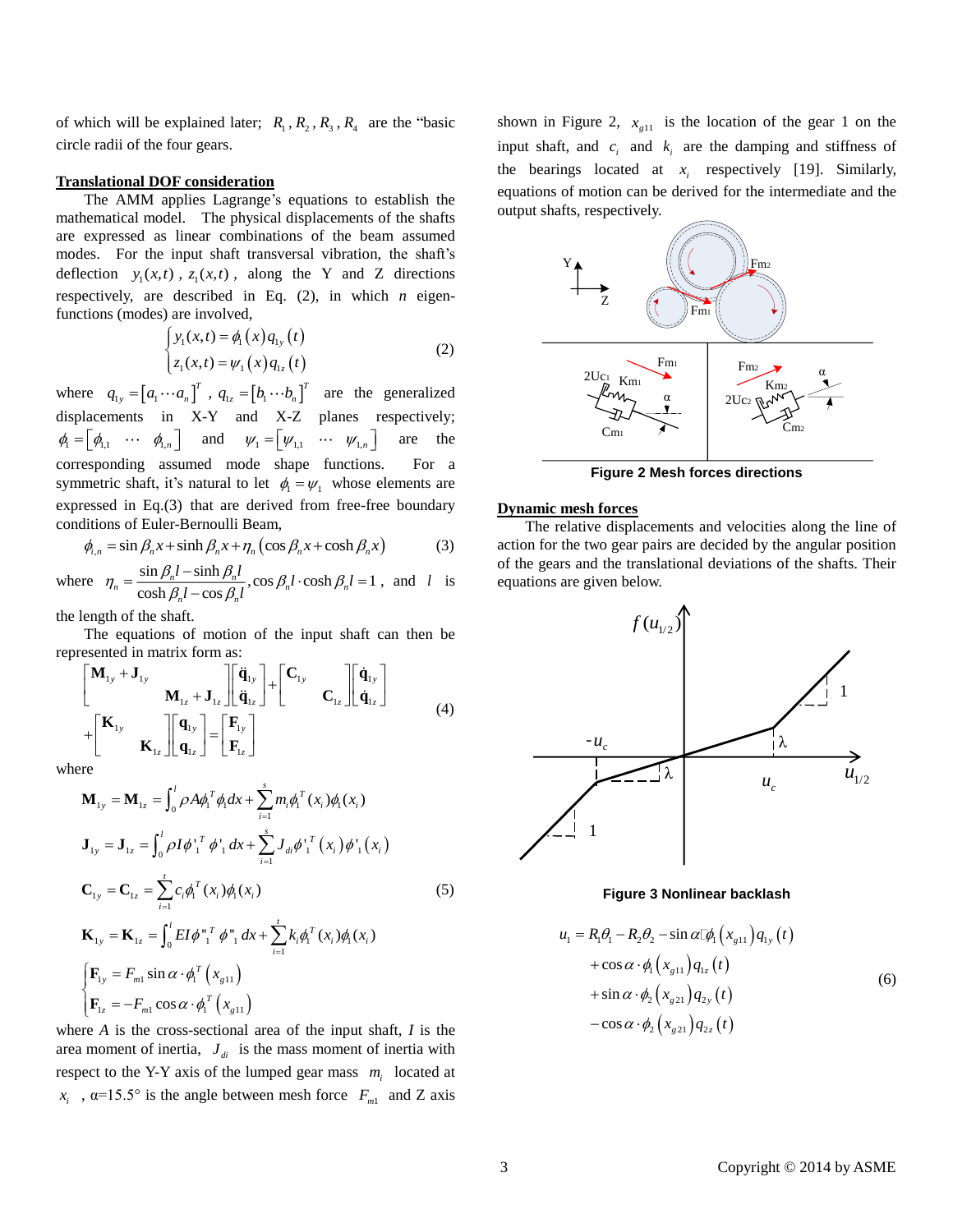$$
u_2 = R_3 \theta_3 - R_4 \theta_4 + \sin \alpha \phi_2 (x_{g22}) q_{2y}(t)
$$
  
+  $\cos \alpha \cdot \phi_2 (x_{g22}) q_{2z}(t)$   
-  $\sin \alpha \cdot \phi_3 (x_{g31}) q_{3y}(t)$   
-  $\cos \alpha \cdot \phi_3 (x_{g31}) q_{3z}(t)$   

$$
\dot{u}_1 = R_1 \dot{\theta}_1 - R_2 \dot{\theta}_2 - \sin \alpha \cdot \phi_1 (x_{g11}) \dot{q}_{1y}(t)
$$
  
+  $\cos \alpha \cdot \phi_1 (x_{g11}) \dot{q}_{1z}(t)$   
+  $\sin \alpha \cdot \phi_2 (x_{g21}) \dot{q}_{2y}(t)$   
-  $\cos \alpha \cdot \phi_2 (x_{g21}) \dot{q}_{2z}(t)$   

$$
\dot{u}_2 = R_3 \dot{\theta}_3 - R_4 \dot{\theta}_4 + \sin \alpha \cdot \phi_2 (x_{g22}) \dot{q}_{2y}(t)
$$
  
+  $\cos \alpha \cdot \phi_2 (x_{g22}) \dot{q}_{2z}(t)$   
-  $\sin \alpha \cdot \phi_3 (x_{g31}) \dot{q}_{3y}(t)$   
-  $\cos \alpha \cdot \phi_3 (x_{g31}) \dot{q}_{3z}(t)$   
-  $\cos \alpha \cdot \phi_3 (x_{g31}) \dot{q}_{3z}(t)$   
(9)

where  $x_{g21}, x_{g22}$  are the locations of gear 2 and gear 3 on the intermediate shaft, respectively,  $x_{g31}$  is the location of the gear 4 on the output shaft.

The non-linear elastic element due to backlash, shown graphically in [Figure 3,](#page-2-1) can be expressed as

$$
f(u_{1/2}) = \begin{cases} u_{1/2} - (1 - \lambda)u_c & u_{1/2} > u_c \\ \lambda u_{1/2} & |u_{1/2}| \le u_c \\ u_{1/2} + (1 - \lambda)u_c & u_{1/2} < -u_c \end{cases}
$$
(10)  

$$
f(\dot{u}_{1/2}) = \begin{cases} \dot{u}_{1/2} & u_{1/2} > u_c \\ \lambda \dot{u}_{1/2} & |u_{1/2}| \le u_c \end{cases}
$$
(11)

 $\begin{vmatrix} u_{1/2} & u_{1/2} & -u_c \end{vmatrix}$ where  $\lambda$  is the ratio of the second stage stiffness to the first stage stiffness, which indicates the strength of the non-linearity [\[20\]](#page-7-13),  $u_c$  is one half of the backlash Therefore, the mesh forces can be written as:

$$
\begin{cases}\nF_{m1} = K_{m1} f(u_1) + C_{m1} f(u_1) \\
F_{m2} = K_{m2} f(u_2) + C_{m2} f(u_2)\n\end{cases}
$$
\n(12)

where  $K_{m1}$ ,  $K_{m2}$  are the mesh stiffness of the first and second gear pair respectively, and  $C_{m1}$ ,  $C_{m2}$  are the mesh damping coefficients. The mesh stiffness can be evaluated through finite element method [\[10,](#page-7-5) [21,](#page-7-14) [22\]](#page-7-15). The mesh damping are calculated from the damping ratios estimated based on the material properties.

## **SYSTEM ANALYSIS BY FLOQUET THEORY**

The Floquet theory has been applied extensively to analyze differential equations with periodic coefficients. It was applied to single-DOF spur gear system in [\[13\]](#page-7-8) and [\[18\]](#page-7-10) to solve the system response in analytical form. In this section, the Floquet theory application is extended to the multi-DOF

system with periodic mesh stiffness. Since no closed-form analytical solutions can be obtained for under-damped, timevarying multi-DOF system, we resort to the combination of the Floquet theory approach and numerical analysis. We further combine the Floquet theory analysis with the harmonic balance method (HBM) to analyze the eigenvalue problems of the linear time-varying system to gain insights.

### **System response analysis illustration**

In general, the equations of motion of a multi-DOFs gear system can be represented as:

$$
\mathbf{M}\ddot{\mathbf{X}} + \mathbf{C}\dot{\mathbf{X}} + \mathbf{K}\mathbf{X} = \mathbf{F} \tag{13}
$$

where **M**, **C**, **K** are mass, damping, stiffness matrixes, respectively. **K** is a time-periodic matrix.

In what follows in this section, we first use a simplified periodic mesh stiffness to illustrate the basic procedure. Specifically, we consider piecewise linear mesh stiffness shown in [Figure 4.](#page-3-0) Initially, **C** is assumed to be zero. Hence, Eq.(13) becomes:



<span id="page-3-0"></span>For each time-duration within which the stiffness is a constant, we can solve the corresponding eigenvector matrix, denoted as  $S_m$ , and decouple the coordinates in the following manner,

$$
\begin{cases}\n\mathbf{X} = \mathbf{S}_1 \mathbf{q}_1, 0 \le t < t_1 \\
\mathbf{X} = \mathbf{S}_2 \mathbf{q}_1, t_1 \le t < t_2\n\end{cases} \tag{15}
$$

which yields

$$
\begin{cases}\n\ddot{\mathbf{q}}_1 + \mathbf{S}_1^T \mathbf{K}_1 \mathbf{S}_1 \mathbf{q}_1 = \mathbf{P}_1, 0 \le t < t_1 \\
\ddot{\mathbf{q}}_2 + \mathbf{S}_2^T \mathbf{K}_2 \mathbf{S}_2 \mathbf{q}_2 = \mathbf{P}_2, t_1 \le t < t_2\n\end{cases} \tag{16}
$$
\n
$$
\begin{cases}\n\ddots \\
\ddot{\mathbf{q}}_m + \mathbf{S}_m^T \mathbf{K}_m \mathbf{S}_m \mathbf{q}_m = \mathbf{P}_m, t_{m-1} \le t < t_m = T\n\end{cases}
$$

where  $\begin{bmatrix} \mathbf{P}_1 & \mathbf{P}_2 & \cdots & \mathbf{P}_m \end{bmatrix}^T = \begin{bmatrix} \mathbf{S}_1 \mathbf{F} & \mathbf{S}_2 \mathbf{F} & \cdots & \mathbf{S}_m \mathbf{F} \end{bmatrix}^T$ .

By applying the Floquet theory to Eq.(16), we can obtain a series of transition matrix  $\Phi_i(t,0)$  [\[13,](#page-7-8) [18\]](#page-7-10). Therefore, the solution of Eq.(16) can be obtained as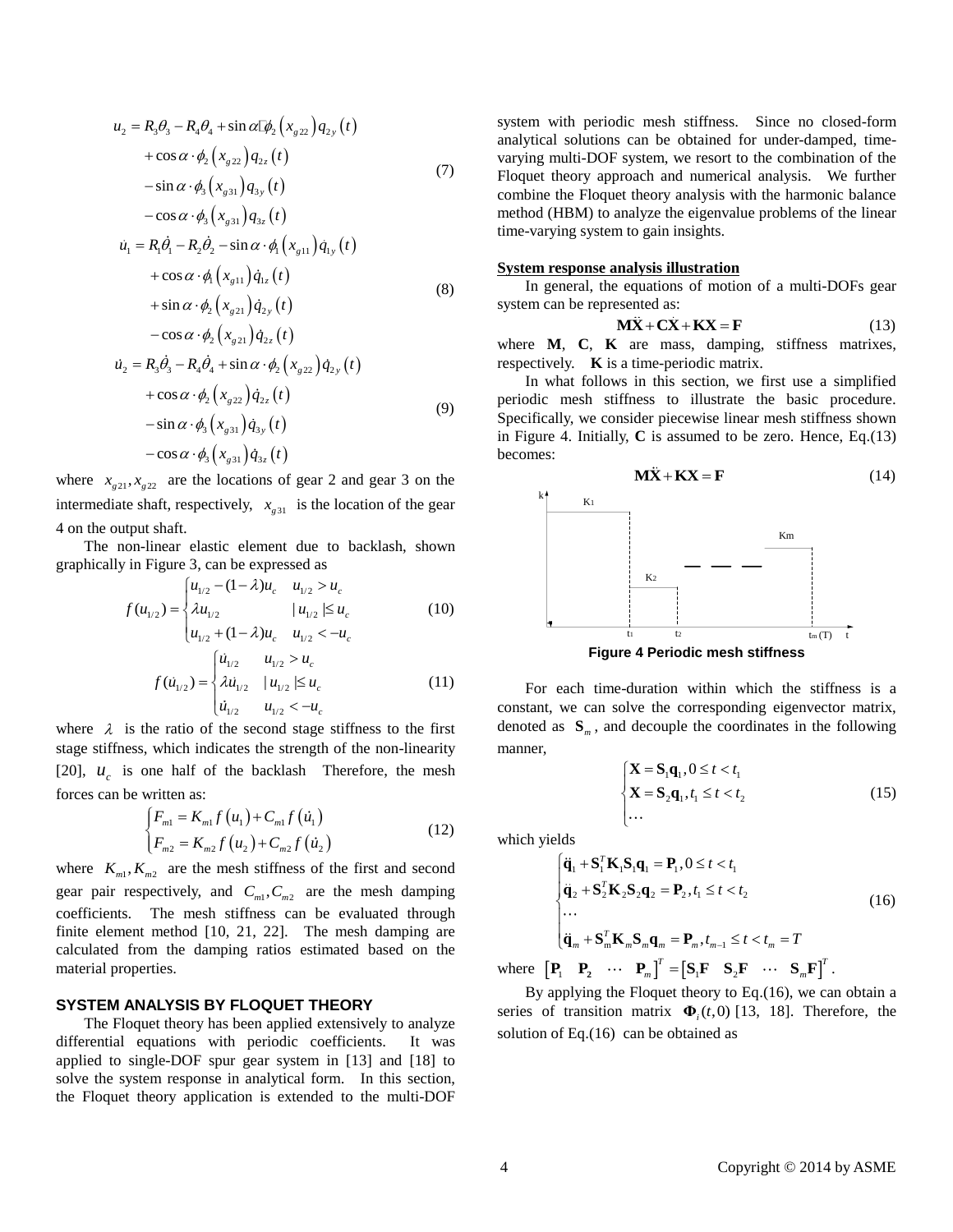$$
\mathbf{q}_{i}(t-nT, t_{i-1})\mathbf{S}_{i}^{-1} \cdots
$$
\n
$$
\mathbf{B}_{2}\mathbf{\Phi}_{2}(t_{2}, t_{1})\mathbf{S}_{2}^{-1}\mathbf{S}_{1}\mathbf{\Phi}_{1}(t_{1}, 0)\mathbf{S}_{1}^{-1}\mathbf{X}(nT)
$$
\n
$$
+\mathbf{\Phi}_{i}(t-nT, t_{i-1})\mathbf{S}_{i}^{-1} \cdots
$$
\n
$$
\mathbf{S}_{2}\mathbf{\Phi}_{2}(t_{2}, t_{1})\mathbf{S}_{2}^{-1}\mathbf{S}_{1}\mathbf{\Phi}_{1}(t_{1}, 0)\int_{0}^{t_{1}}\mathbf{\Phi}_{1}^{-1}(\tau, 0)\mathbf{P}_{1}(\tau)d\tau
$$
\n
$$
+\mathbf{\Phi}_{i}(t-nT, t_{i-1})\mathbf{S}_{i}^{-1} \cdots
$$
\n
$$
\cdot\mathbf{S}_{2}\mathbf{\Phi}_{2}(t_{2}, t_{1})\int_{t_{1}}^{t_{2}}\mathbf{\Phi}_{2}^{-1}(\tau, t_{1})\mathbf{P}_{2}(\tau)d\tau
$$
\n
$$
+\cdots
$$
\n
$$
+\mathbf{\Phi}_{i}(t-nT, t_{i-1})\int_{t_{i-1}}^{t-nT}\mathbf{\Phi}_{i}^{-1}(\tau, t_{i-1})\mathbf{P}_{i}(\tau+nT)d\tau
$$
\n(17)

Substituting Eq. $(17)$  back into Eq. $(15)$ , we can obtain the solution of Eq.(14). For a proportionally damped system that is under-damped, the equations of motion can be re-written as

$$
\begin{cases}\n\ddot{q}_1 + \tilde{c}_1 \dot{q}_1 + \tilde{k}_1 q_1 = P_1, 0 \le t < t_1 \\
\ddot{q}_2 + \tilde{c}_2 \dot{q}_2 + \tilde{k}_2 q_2 = P_2, t_1 \le t < t_2\n\end{cases} \tag{18}
$$
\n
$$
\begin{cases}\n\ddots \\
\ddot{q}_m + \tilde{c}_m \dot{q}_m + \tilde{k}_m q_m = P_m, t_{m-1} \le t < t_m = T\n\end{cases}
$$

We assume here that the system damping is given as  $\tilde{c}_i = 2\xi_i \sqrt{k_i} \approx 2\xi_i \sqrt{k}$  where k is the average stiffness [\[18\]](#page-7-10). By defining the transformation  $q_i = \varphi_i e^{-\tilde{c}_i t/2} \approx \varphi_i e^{-\tilde{c}_i t/2}$ , we can obtain,

$$
\ddot{\varphi}_i(t) + \left[1 - \xi_i^2 \frac{\bar{k}}{\tilde{k}_i(t)}\right] \tilde{k}_i(t)\varphi_i = P_i / e^{-\xi_i t \sqrt{\bar{k}}}
$$
(19)

Since  $\frac{\pi}{2} \approx 1$  $\boldsymbol{f}_i(t)$ *k*  $\frac{k}{k}(t) \approx 1$ ,  $\xi_i^2$  is negligible for small viscous damping.

Hence, the solution to Eq.(18) will be of the same form of that to Eq.(16).



<span id="page-4-0"></span>**Figure 5 A 4DOFs gear system**



<span id="page-4-1"></span>**Figure 6 System responses of θ4, ω(θ4) and their errors Error(θ4), Error[ω(θ4)] under 0 RPM**



<span id="page-4-2"></span>**Error(θ4), Error[ω(θ4)] under 2100 RPM**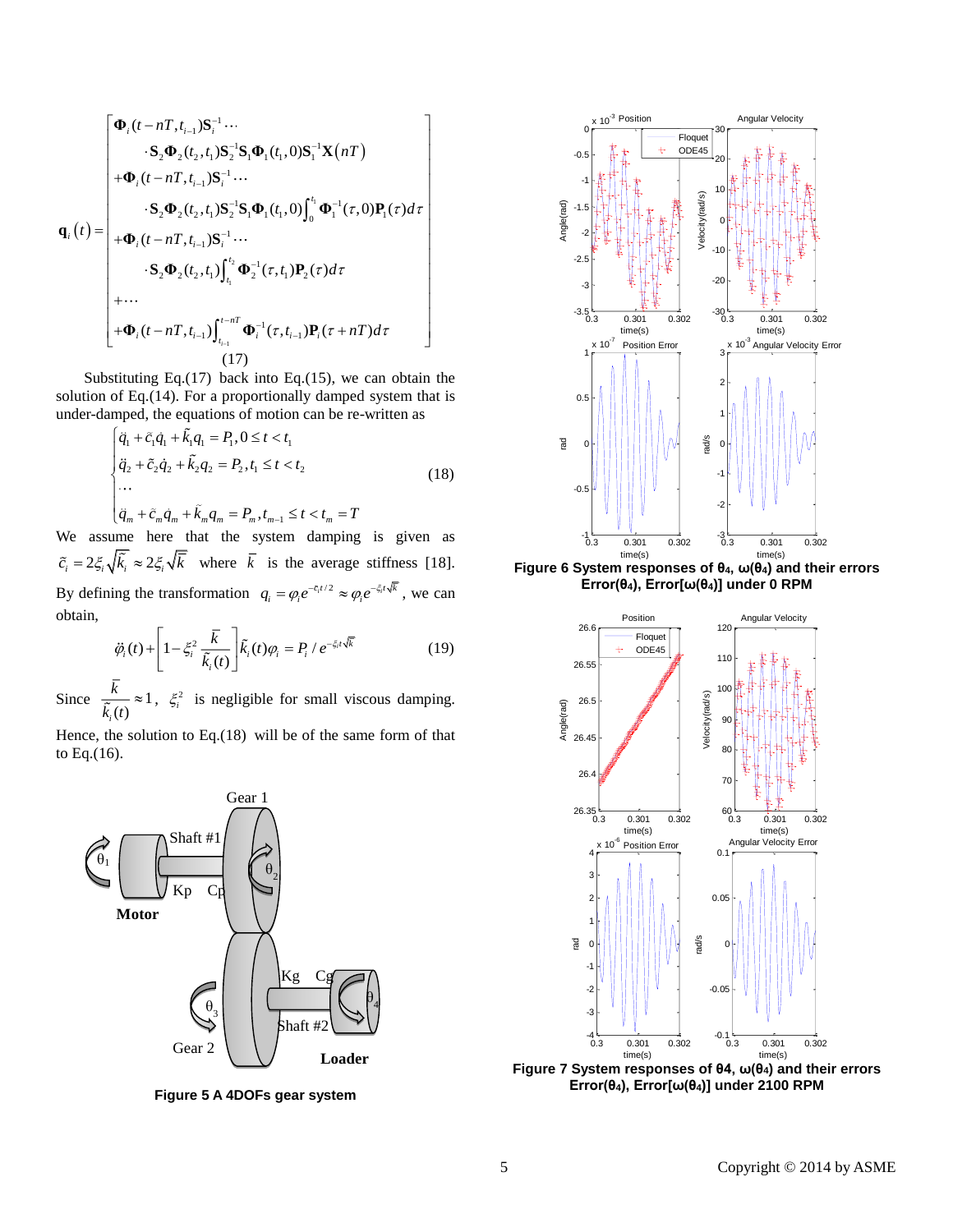To verify the Floquet theory approach, a simplified numerical example is conducted based on a 4-DOF gear system shown in [Figure 5.](#page-4-0) The system responses  $\theta_4$  with respect to various initial velocities are compared with the results from Matlab ODE45 solver (i.e., direct numeric integration). Errors are shown in [Figure 6](#page-4-1) and [Figure 7.](#page-4-2)

The comparison shows that the results from the analytical and direct integration methods match very well with each other. This indicates that the Floquet theory can be applied to predict the system response of the gear system.

### **Eigenvalue analysis**

We now come back to the original system described by Eq.(1) and Eq.(4). The system equation can be represented in general as the form shown in Eq.(13). In the state-space format, we can write

where

$$
\dot{\mathbf{y}} = \mathbf{A}\mathbf{y} + \mathbf{b} \tag{20}
$$

$$
\mathbf{y} = \begin{bmatrix} \mathbf{x}^T & \dot{\mathbf{x}}^T \end{bmatrix}^T
$$

$$
\mathbf{A} = \begin{bmatrix} \mathbf{0} & \mathbf{I} \\ -\mathbf{M}^T \mathbf{K} & -\mathbf{M}^T \mathbf{C} \end{bmatrix}
$$

$$
\mathbf{b} = \begin{bmatrix} \mathbf{0} \\ \mathbf{M}^T \mathbf{F} \end{bmatrix}
$$

Matrix **A** is time-periodic because of the time-varying mesh stiffness. It can be expanded in terms of the Fourier series as

 $\sum_{i=1}^{n}$  **A**  $c_{i}$ <sup>it</sup>  $\sum_{j=-n}^{1}$  n<sup>i</sup> *e*  $\mathbf{A} = \sum_{i=-n}^{\infty} \mathbf{A}_j e^{c_j it}$ , where  $\mathbf{A}_j$  is the Fourier coefficients and  $c_j$ 

is the corresponding circular frequencies. Here we introduce the solution as  $y = \sum^{2}$  $\sum_{k=1}^{2N}$ **u**<sub>k</sub> (t)e<sup> $\lambda_k t$ </sup>  $\mathbf{y} = \sum \mathbf{u}_{k}(t)e^{\lambda_{k}t}$ . According to the Floquet theory,

the eigenvalue problem of this time-varying system becomes [\[23,](#page-7-16) [24\]](#page-7-17),

$$
\dot{\mathbf{u}}_k(t) + [\lambda_k \mathbf{I} - \mathbf{A}(t)] \mathbf{u}_k(t) = \mathbf{0}
$$
 (21)

where  $\lambda_k = \alpha_k + \omega_k i$  is the complex Floquet exponents, and

 $_{k}(t) = \sum_{j=-n}^{n} \mathbf{u}_{k,j} e^{c_j t t}$  $t = \sum$ **u**, e  $\mathbf{u}_k(t) = \sum_{i=-n} \mathbf{u}_{k,j} e^{c_j t}$  is the corresponding periodic mode

shapes. By performing the harmonic balance method (HBM), we can transform Eq.(21) into a time-invariant hypereigenvalue problem as shown below,

$$
\begin{Bmatrix}\n\ddots & & & & & \\
a_{0} + ic_{j} & A_{-1} & A_{-2} & & \\
A_{1} & A_{0} & A_{-1} & & \\
A_{2} & A_{1} & A_{0} - ic_{j} & & \\
\vdots & & & & \\
\end{Bmatrix}\n\begin{Bmatrix}\n\vdots \\
u_{k-1} \\
u_{k-2} \\
u_{k+1} \\
\vdots\n\end{Bmatrix} = \n\begin{Bmatrix}\n\vdots \\
0 \\
0 \\
0 \\
\vdots\n\end{Bmatrix}
$$
\n(22)

In this specific case, the hyper-eigenvalue is a 240x240 dimension problem.

After solving the hyper-eigenvalue problem shown in Eq.(22), a series of basis eigenvalues and redundant eigenvalues

are obtained, which are then plotted in [Figure 8](#page-5-0) for the system shown in [Figure 1](#page-1-0) with the constant motor speed 1710 RPM. Here the mesh stiffness is assumed to be a sinusoidal function; therefore the simple approach outlined in the preceding section can no longer be applied. To highlight the capability of the approach to dealing with time-periodicity, the backlash and mesh damping are set to be zero. The results obtained are plotted in Figure 8.





<span id="page-5-0"></span>Indeed, these eigenvalues characterize the dynamic features of the system responses. For example, the imaginary parts of these eigenvalues correspond to the resonant peaks in the frequency domain. Here we compare them with the results obtained by applying the Fast Fourier Transformation (FFT) to the numerical time domain system response. The frequencies calculated by means of the hyper-eigenvalues are plotted at the bottom of [Figure 9](#page-6-1) and [Figure 10,](#page-6-2) where the red square indicates the basis component and the blue circle indicates the redundant component. In [Figure 9,](#page-6-1) the results from the hypereigenvalues match very well with the basis frequencies located at 464.6Hz, 937.2Hz and 2401.6Hz. Similar observation can be obtained in [Figure 10](#page-6-2) at around 464.6Hz, 937.2Hz, 2401.6Hz, and 2939.7Hz. Further analysis reveals that the redundant frequencies around these basis ones are accurately reflected in sidebands given by the FFT results.

To analyze the gear system behavior under speed-varying operating condition, the motor speed profile is set to be timevarying as shown in [Figure 11.](#page-6-3) The frequencies comparison shown in [Figure 12](#page-6-4) and [Figure 13](#page-6-5) indicates that the basis frequencies remain unchanged but the sidebands are speed dependent since the periodic parameter is directly related to the motor speed.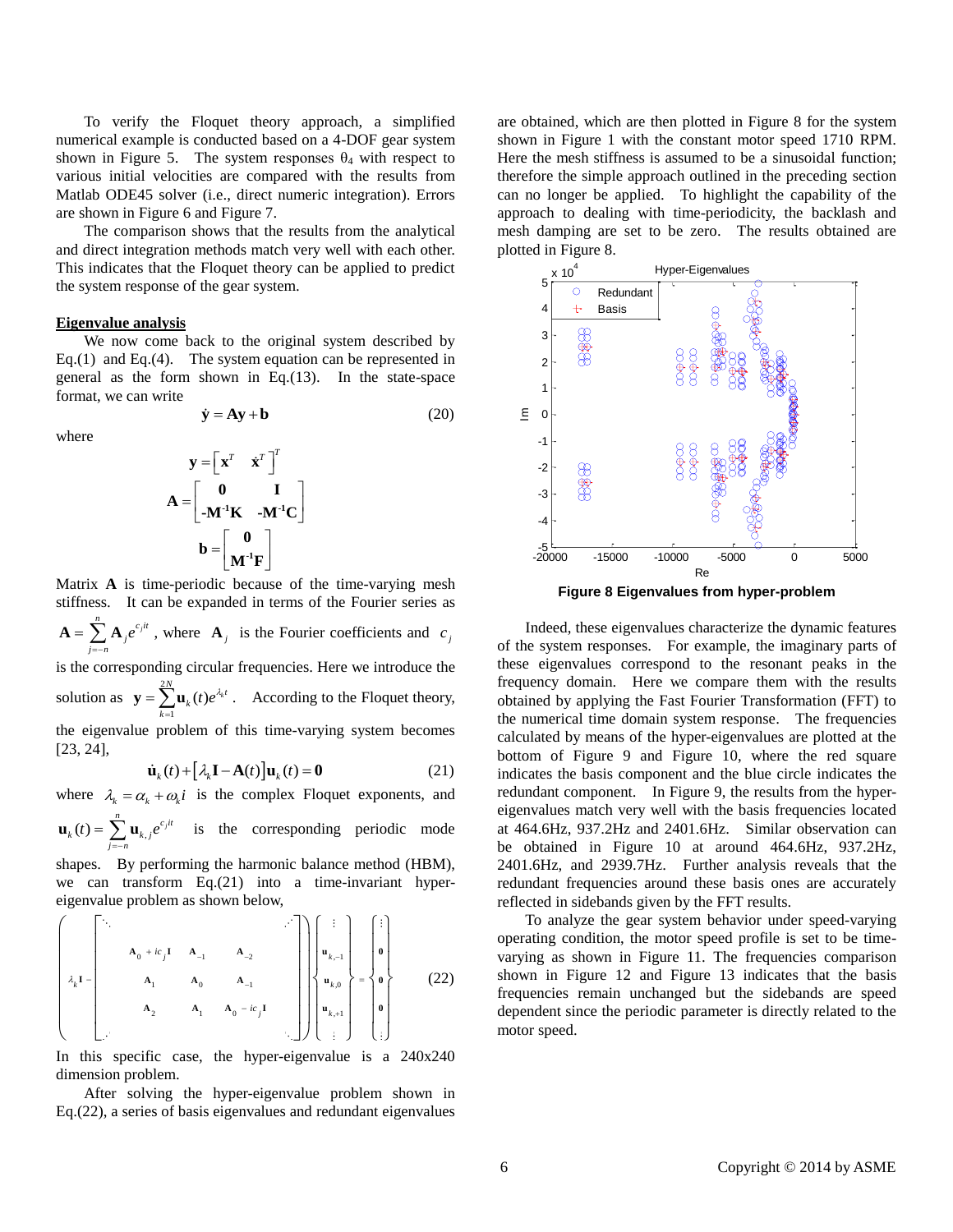

**Figure 9 Frequencies comparison for ω(θ1)**

<span id="page-6-1"></span>

<span id="page-6-2"></span>**Figure 10 Frequencies comparison for Translation motion of Gear 2**



<span id="page-6-3"></span>**Figure 11 Time-varying speed profile of the motor**



<span id="page-6-4"></span>**Figure 12 Frequencies comparison for a(θ1) under timevarying speed**



<span id="page-6-5"></span>**Figure 13 Frequencies comparison for translation motion of Gear 2 under time-varying speed**

# **CONCLUDING REMARKS**

In this research, a mathematical model for a two-stage laboratory gearbox testbed is established by utilizing the assumed mode method (AMM). This modeling approach allows us to analyze gearbox responses over a wider frequency range. To analyze the time-varying periodic system, the Floquet theory and the harmonic balance method are employed simultaneously. This research extends such analysis from single-DOF case to multi-DOF case. Case studies indicate that the natural frequencies and frequency sidebands predicted by the hypereigenvalue problem match very well with the results obtained based on FFT of time-domain responses. This model and the associated analysis methods lay down a foundation for developing high-fidelity predictive modeling of gearbox systems. Future work will focus on the inclusion of nonlinear effects and the incorporation of experimental measurement data for parametric identification model updating.

#### **ACKNOWLEDGMENT**

This research is supported by the National Science Foundation under grants CMMI-1300236 and CMMI-1300560.

# **REFERENCES**

- <span id="page-6-0"></span>[1] Hyers, R., McGowan, J., Sullivan, K., Manwell, J., and Syrett, B., 2006, "Condition monitoring and prognosis of utility scale wind turbines," Energy Materials: Materials Science and Engineering for Energy Systems, 1(3), pp. 187- 203.
- [2] Wilkinson, M. R., Spinato, F., and Tavner, P. J., "Condition monitoring of generators & other subassemblies in wind turbine drive trains," Proc. Diagnostics for Electric Machines, Power Electronics and Drives, 2007. SDEMPED 2007. IEEE International Symposium on, IEEE, pp. 388- 392.
- [3] Tavner, P. J., Bussel, G. J. W. v., and Spinato, F., 2006, "Machine and converter reliabilities in wind turbines," IET Conference Proceedings, Institution of Engineering and Technology, pp. 127-130.
- [4] Lu, B., Li, Y., Wu, X., and Yang, Z., "A review of recent advances in wind turbine condition monitoring and fault